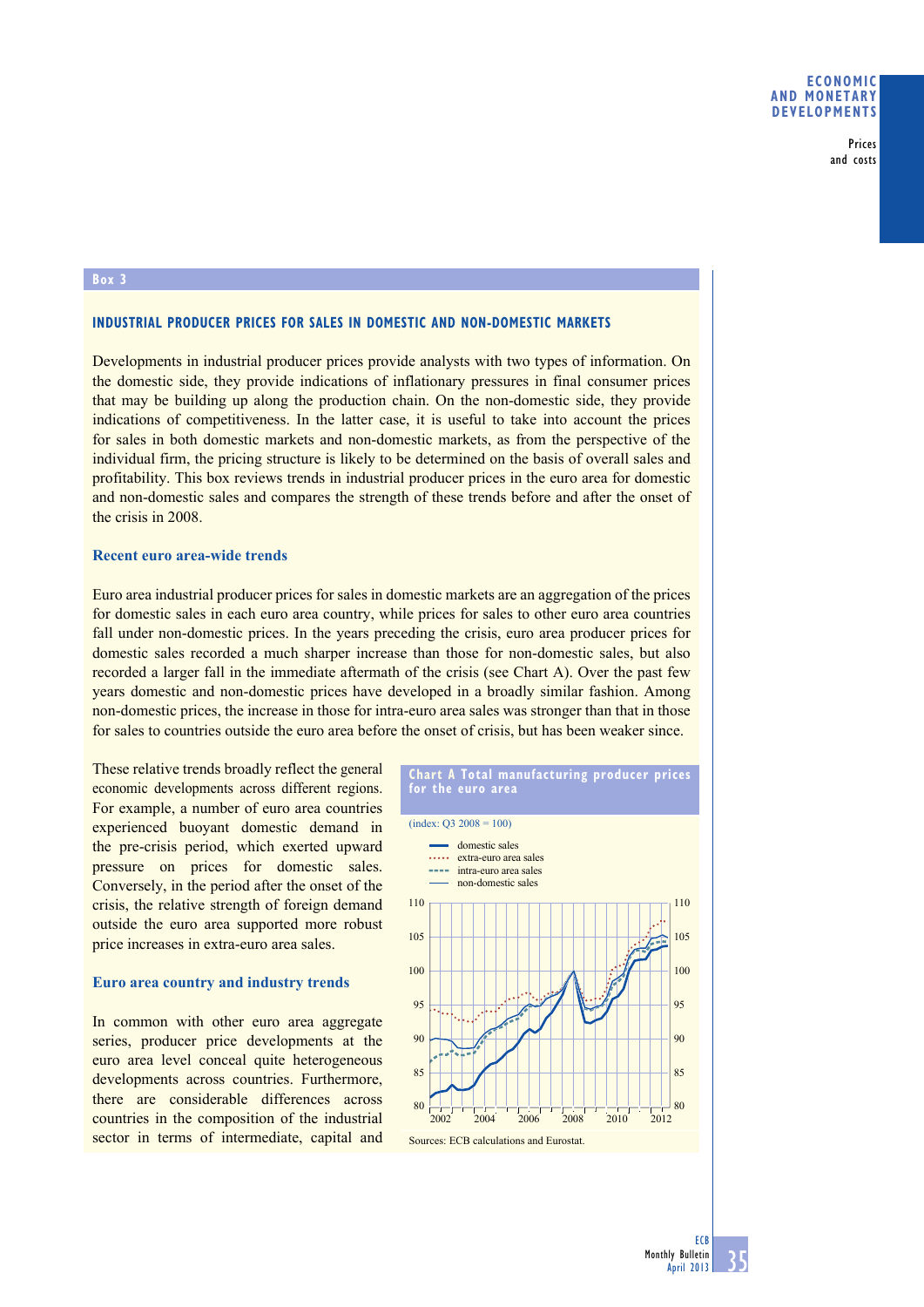consumer goods production.<sup>1</sup> This implies, for instance, that countries with a large share of intermediate goods production can experience more pronounced movements in overall producer price inflation, owing to the more prevalent impact of fluctuations in commodity prices. It is therefore best to compare developments in domestic and non-domestic prices at both the individual country and industry level.

With regard to intermediate goods industries, in the four-year period prior to the crisis euro area domestic prices increased by 4.3% per annum on average and, thus, more strongly than non-domestic prices (3.5% per annum). In the period after the onset of the crisis, these relative magnitudes reversed slightly, with annual average price increases of 0.7% in domestic prices and 1.0% in non-domestic prices (see Chart B). This rebalancing between domestic and non-domestic price trends took place in the majority of euro area countries and was particularly pronounced in Greece, Ireland and Luxembourg. For instance, in Greece, the average annual increase in domestic prices in the pre-crisis period was roughly 3 percentage points higher than that in non-domestic prices, while it was about 2 percentage points lower after the onset of the crisis.

A similar picture can be observed for capital goods industries at the euro area level and in the majority of euro area countries – in particular Finland, but also Greece and Luxembourg (see Chart C). In Finland, this reversal in relative developments mainly reflects the change from

1 See also the box entitled "Update of the index and weight reference year to 2010 for short-term business statistics" in this issue of the Monthly Bulletin. For instance, the weight of non-durable consumer goods industries in the overall producer price index is relatively high in Ireland and Cyprus, while for capital goods this is the case in Germany and Finland, and for intermediate goods industries this is the case in Luxembourg and Malta.

#### **Chart b intermediate goods producer prices**



Sources: ECB calculations and Eurostat.

Notes: The pre-crisis period is from the third quarter of 2004 to the third quarter of 2008. After the onset of the crisis covers the period to the crisis covers the period from the third quarter of 2012. Non-domestic pric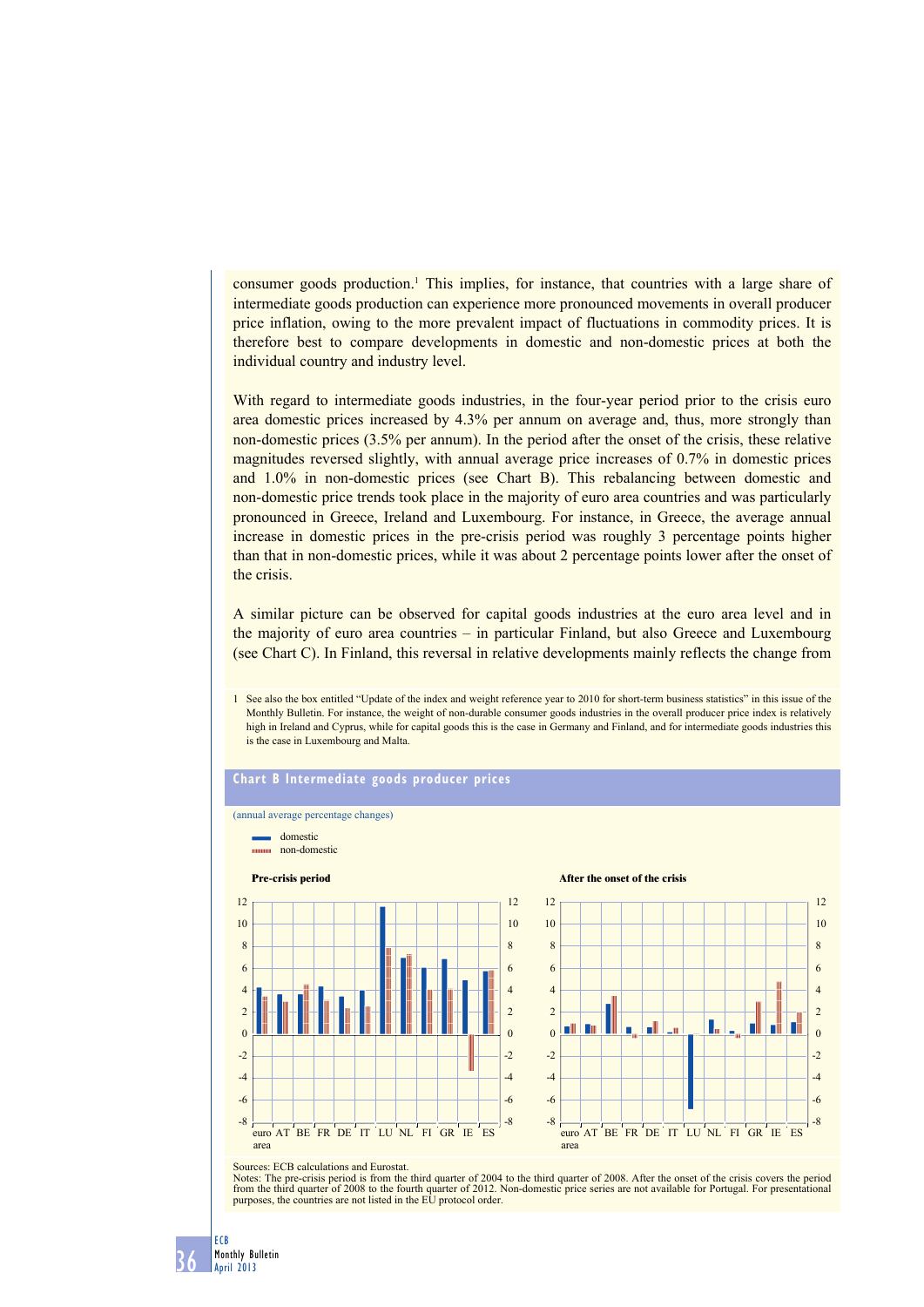Prices and costs



Sources: ECB calculations and Eurostat.

Notes: The pre-crisis period is from the third quarter of 2004 to the third quarter of 2008. After the onset of the crisis covers the period to the crisis covers the period from the third quarter of 2012. Non-domestic pric

a pronounced average annual decline of 6.2% in non-domestic prices in the pre-crisis period to an average annual decrease of 1.7% after the onset of the crisis.

Finally, for non-durable consumer goods industries<sup>2</sup> in the euro area as a whole, there was again a stronger average increase in domestic prices than in non-domestic prices in the pre-crisis period and some reversal afterwards (see Chart D). This pattern was replicated across a number of countries, in particular France, Greece and Spain. However, it was not quite as consistent across countries as in the case of intermediate and capital goods industries. For instance, in Belgium, average increases in non-domestic prices were lower than those in domestic prices in both periods, while in Germany, they were higher in both periods.

Changes in trends of domestic and non-domestic prices seem to be more pronounced in the smaller euro area countries. This may reflect the often more specialised nature of industries in these countries and the possibility that the industries are dominated by a small number of large and globally operating firms. In such cases, if a dominant firm comes under, for instance, strong pressure to adjust prices in international markets, or if it rapidly loses weight in the domestic industry by relocating its production elsewhere, this will be visibly evident in producer price developments for the industry as a whole.

Overall, the adjustment from relatively strong domestic price trends in the pre-crisis period to relatively strong non-domestic price trends after the onset of the crisis can be observed across sectors in the euro area countries. In a number of cases, this may reflect that in the pre-crisis period firms kept prices for non-domestic sales low and gained market shares by using profit

2 The focus here is on non-durable consumer goods industries, as durable goods only account for a very small weight in the overall producer price index for manufacturing and industry.